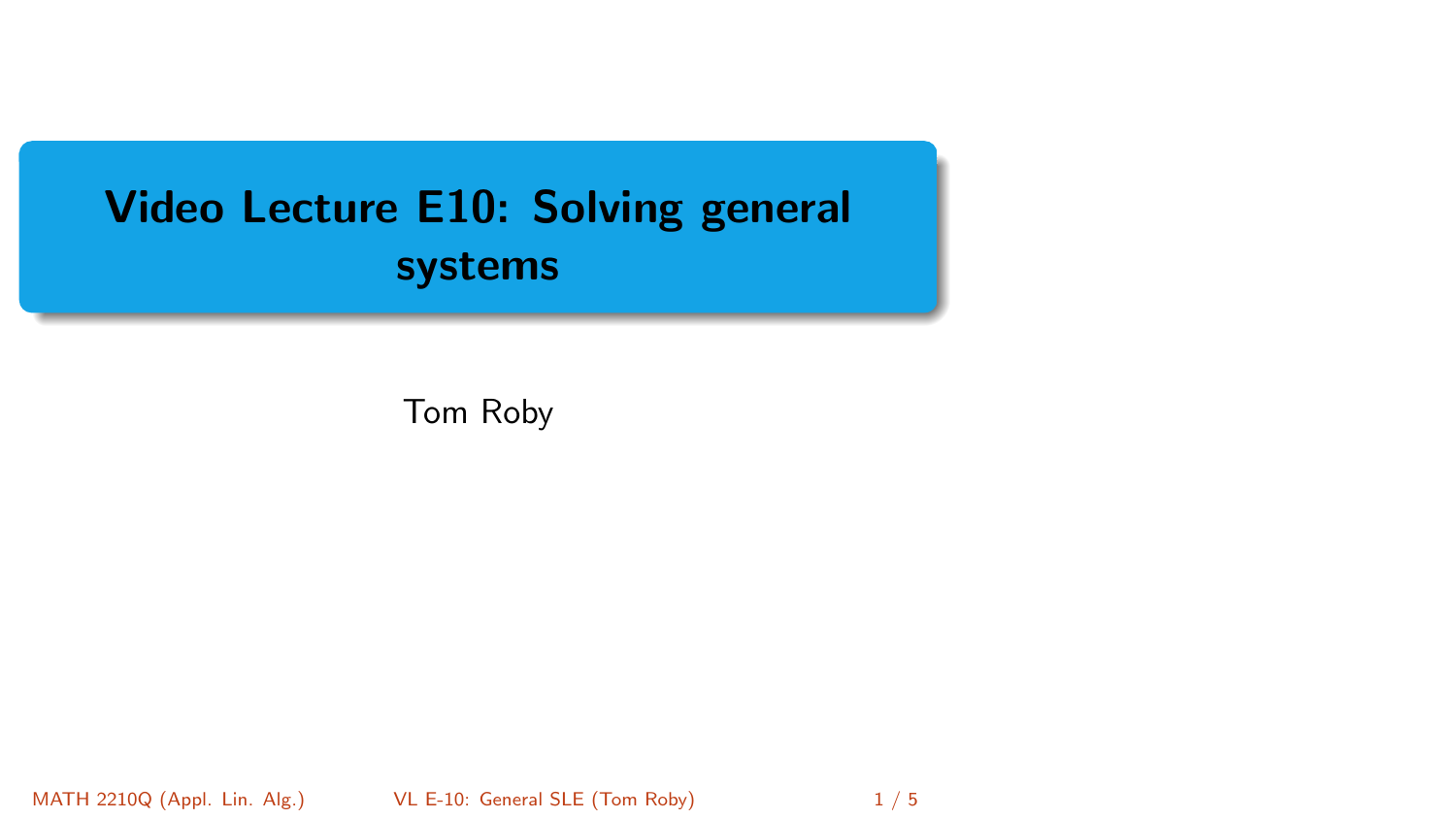# Outline & Objectives

- Compute all solutions to a general system  $A\vec{x} = \vec{b}$ , and connect them with the corresponding homogenous system  $A\vec{x} = \vec{0}$ .
- Visualize the geometry of the solution sets.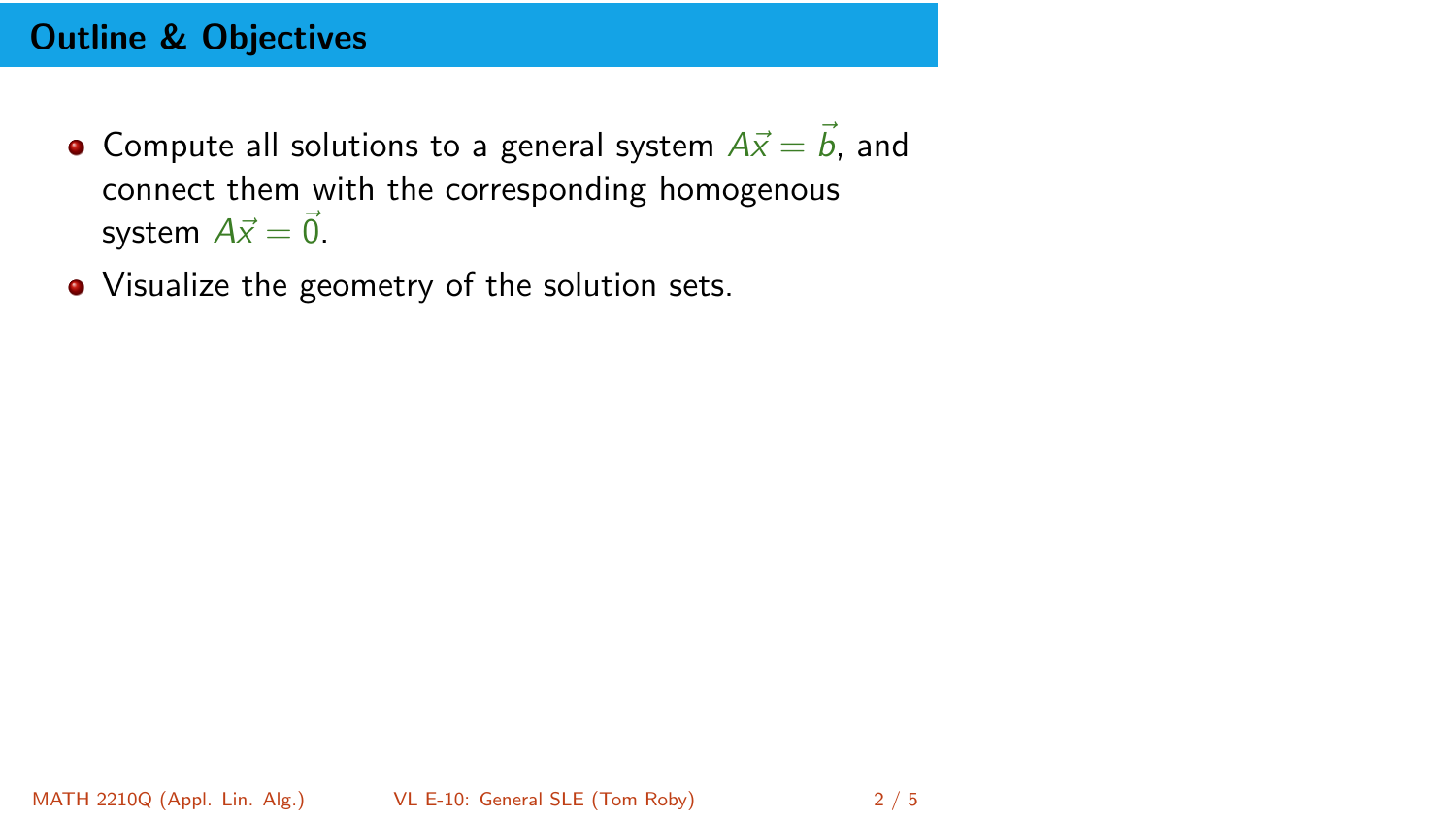#### Nonhomogenous systems

 $-1$  5 2  $b_1$ 

# **Definition**

A system of linear equations whose matrix form is  $A\vec{x} = \vec{b}$ where  $\vec{b} \neq 0$  is called nonhomogenous (aka inhomogenous).

We've seen that some nonhomogenous systems have no solns. Т 1  $\sqrt{ }$ 1

 $\mathbf{I}$ 3  $-14$   $-7$   $b_2$  $-2$  10 4  $b_3$  $\vert \rightarrow$  $\overline{1}$ 0 1  $-1$  3 $b_1 + b_2$  $\begin{array}{|c|c|c|c|c|} \hline 0 & 0 & 0 & -2b_1 + b_3 \ \hline \end{array}$ But if it *does* have a soln, how to find them  $all$ ?

$$
\begin{bmatrix} -1 & 5 & 2 & 1 \ 3 & -14 & -7 & -5 \ -2 & 10 & 4 & 2 \ \end{bmatrix} \rightarrow \begin{bmatrix} 1 & 0 & -7 & -11 \ 0 & 1 & -1 & -2 \ 0 & 0 & 0 & 0 \ \end{bmatrix}
$$
  
\n $x_1 = 7x_3 - 11$   
\n $x_2 = x_3 - 2$   
\nSo any vector of the form  $\begin{bmatrix} -11 \ -2 \ 0 \ \end{bmatrix} + k$   
\n $x_3$  is free

is a solution (line in  $\mathbb{R}^3$ ). 3 ).

MATH 2210Q (Appl. Lin. Alg.) [VL E-10: General SLE](#page-0-0) (Tom Roby) 3 / 5

1 0  $-7$  |  $14b_1 + 5b_2$ 

 $\overline{1}$ 

1  $\overline{1}$ 

 $\sqrt{ }$  $\overline{1}$ 7 1 1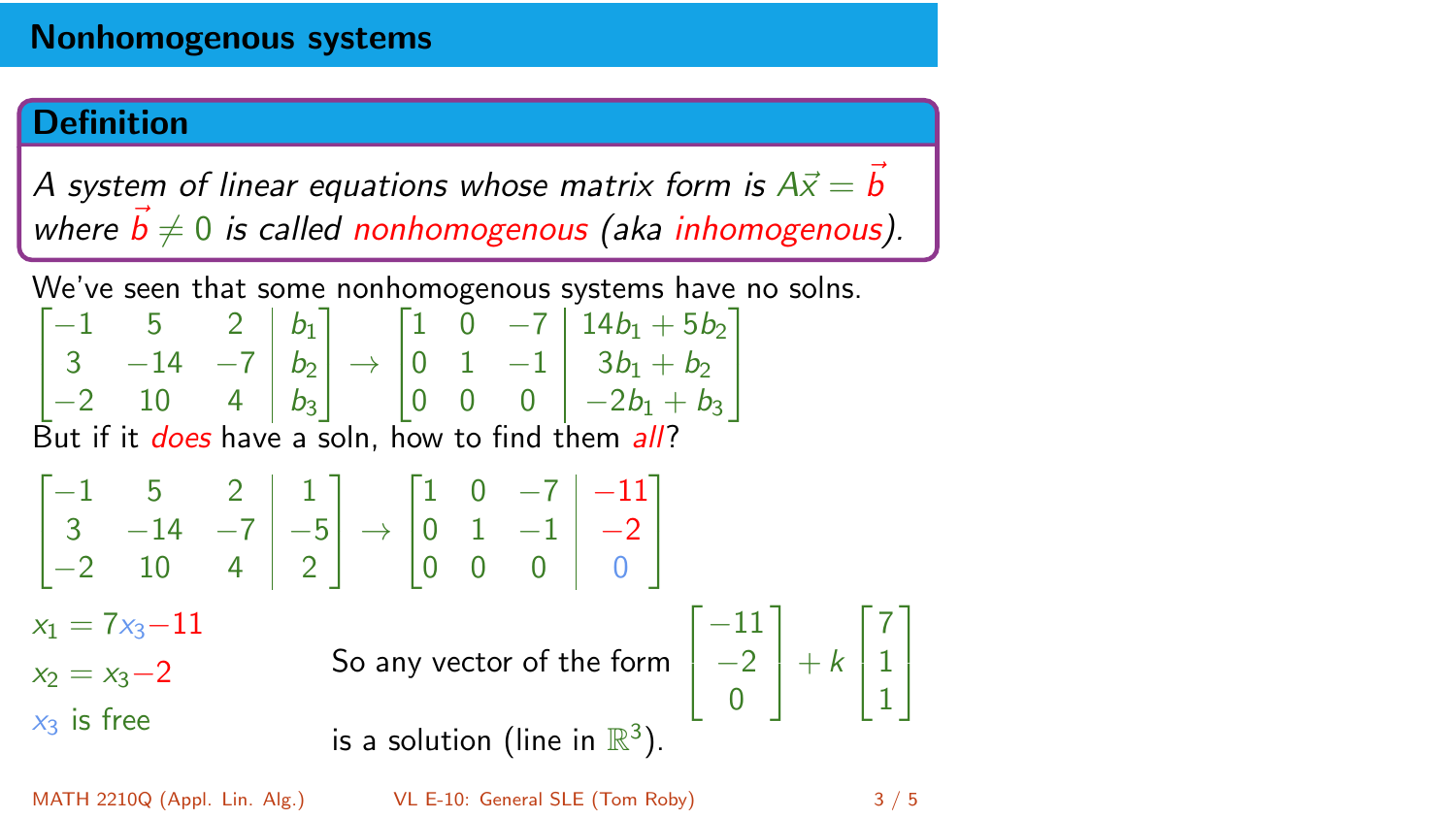## Another example

$$
\begin{cases}\nx_1 + x_3 + x_4 = 2 \\
2x_1 - x_2 + x_4 = 3 \rightarrow \begin{bmatrix} 1 & 0 & 1 & 1 & 2 \\
2 & -1 & 0 & 1 & 3 \\
1 & 1 & 3 & 2 & 3 \end{bmatrix} \rightarrow \begin{bmatrix} 1 & 0 & 1 & 1 & 2 \\
0 & 1 & 2 & 1 & 1 \\
0 & 0 & 0 & 0 & 0 \end{bmatrix} \rightarrow \begin{cases}\nx_1 = 2 - x_3 - x_4 \\
x_2 = 1 - 2x_3 - x_4 \\
x_2 = 1 - 2x_3 - x_4\n\end{cases}
$$

$$
\vec{x} = \begin{bmatrix} 2 - x_3 - x_4 \\ 1 - 2x_3 - x_4 \\ x_3 \\ x_4 \end{bmatrix} = \begin{bmatrix} 2 \\ 1 \\ 0 \\ 0 \end{bmatrix} + x_3 \begin{bmatrix} -1 \\ -2 \\ 1 \\ 0 \end{bmatrix} + x_4 \begin{bmatrix} -1 \\ -1 \\ 0 \\ 1 \end{bmatrix} = \begin{bmatrix} 2 \\ 1 \\ 0 \\ 0 \end{bmatrix} + k \begin{bmatrix} 1 \\ 2 \\ -1 \\ 0 \end{bmatrix} + \ell \begin{bmatrix} 1 \\ 1 \\ 0 \\ -1 \end{bmatrix}
$$